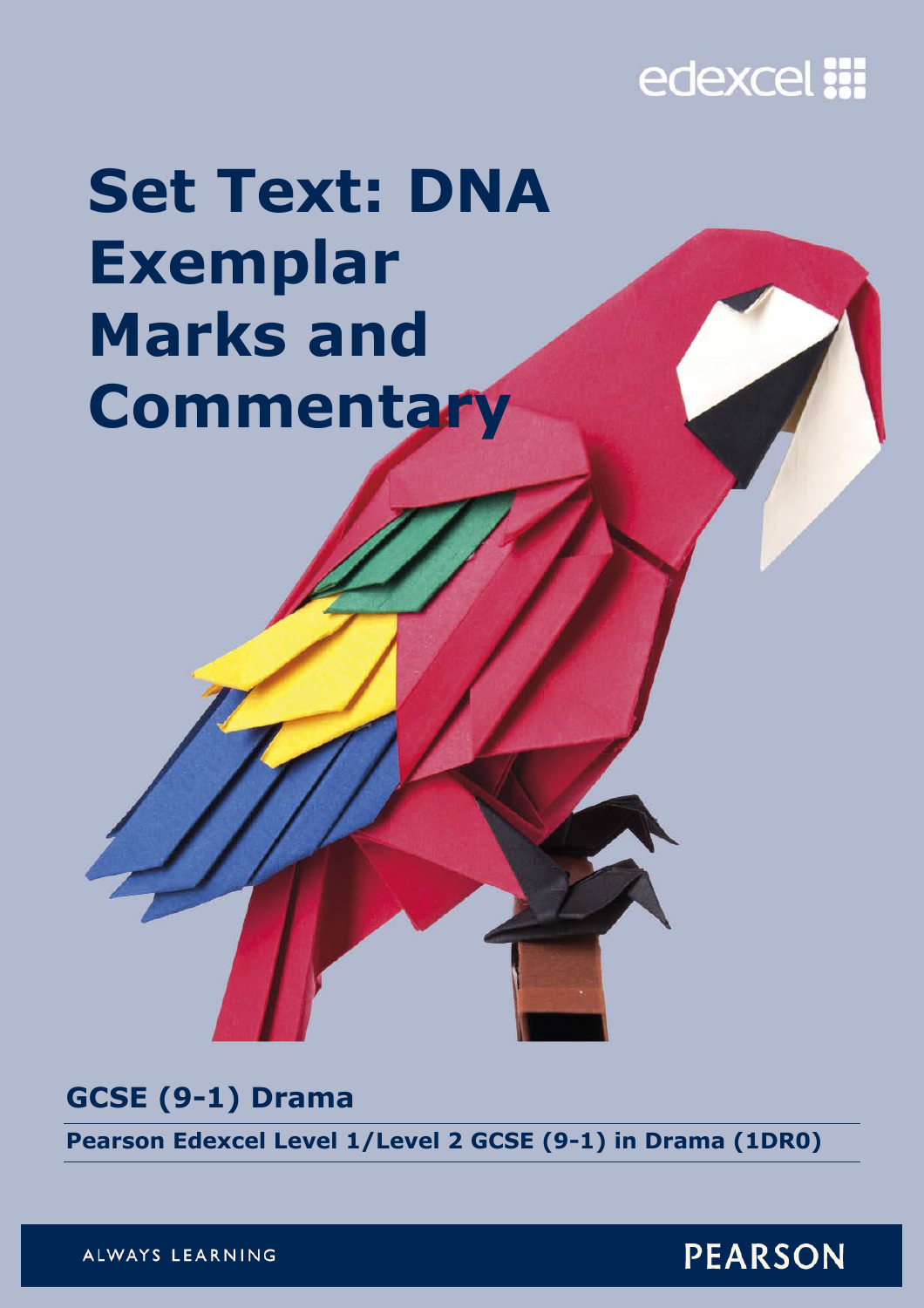#### **Component 3: Theatre Makers in Practice – mark scheme**

#### **Section A: Bringing the Text to Life** *DNA*

| Question<br>Number | You are going to play Phil. Explain two ways you would use non-<br>verbal communication to play this character in this extract.                                                                                                                                                                                                                                                                                                                                                                                                                                                                                                                                                                                                                                                                      | Mark |
|--------------------|------------------------------------------------------------------------------------------------------------------------------------------------------------------------------------------------------------------------------------------------------------------------------------------------------------------------------------------------------------------------------------------------------------------------------------------------------------------------------------------------------------------------------------------------------------------------------------------------------------------------------------------------------------------------------------------------------------------------------------------------------------------------------------------------------|------|
| 5(a)(i)            | One mark for each way identified and an additional mark for each<br>linked explanation. Candidates may refer to the following in their<br>answer, for example.<br><b>Facial Expression</b><br>moves head to one side (1) or remains impassive (1) in reaction to<br>Leah's initial statement (1)<br>raises eyebrows (1) in acknowledgement of Leah's appearance<br>(1)<br>gaze at food (1) or audience (1) rather than Leah to show that<br>he does not want to get involved (1)<br>Gesture/Movement<br>• slow and deliberate business with waffle (1) to<br>demonstrate his detachment (1)<br>stillness when considering the waffle (1) to show he is<br>deliberately ignoring Leah (1)<br>gestures (1) to build tension for the audience and Leah (1)<br>Look for other reasonable marking points. | (4)  |

| Question<br>Number | You are going to play Leah. She says that she is 'running<br>away'.<br>As a performer, give three suggestions of how you would use<br>performance skills to show Leah's intentions. You must<br>provide a reason for your suggestions.                                                                                                                                                                                                                                                                                                                                                                                                                                                                                                                                                                                                                                                                          | Mark |
|--------------------|-----------------------------------------------------------------------------------------------------------------------------------------------------------------------------------------------------------------------------------------------------------------------------------------------------------------------------------------------------------------------------------------------------------------------------------------------------------------------------------------------------------------------------------------------------------------------------------------------------------------------------------------------------------------------------------------------------------------------------------------------------------------------------------------------------------------------------------------------------------------------------------------------------------------|------|
| 5(a)(ii)           | One mark for each suggestion and one mark for each appropriate<br>reason:<br>indicate understanding of her intentions, e.g.<br>$\bullet$<br>movement in relation to Phil throughout the extract (1) to<br>$\bullet$<br>show her feelings towards him (1)<br>use of space in relation to Phil being static (1) to indicate the<br>$\bullet$<br>strength of her feelings (1)<br>use of volume (1) in order to show Leah's attempts to get a<br>$\bullet$<br>reaction from Phil (1)<br>use of pace to show her growing frustration (1)<br>$\bullet$<br>use of tone in reaction to Phil's silence (1) to show her<br>feelings (1)<br>vocal pacing/tone pitch in reaction to Phil's continuing silence<br>٠<br>use of facial expression (1) to show that she is<br>$\bullet$<br>planning to leave (1)<br>use of gesture (1) to show how she is feeling (1)<br>$\bullet$<br>Look for other reasonable marking points. | (6)  |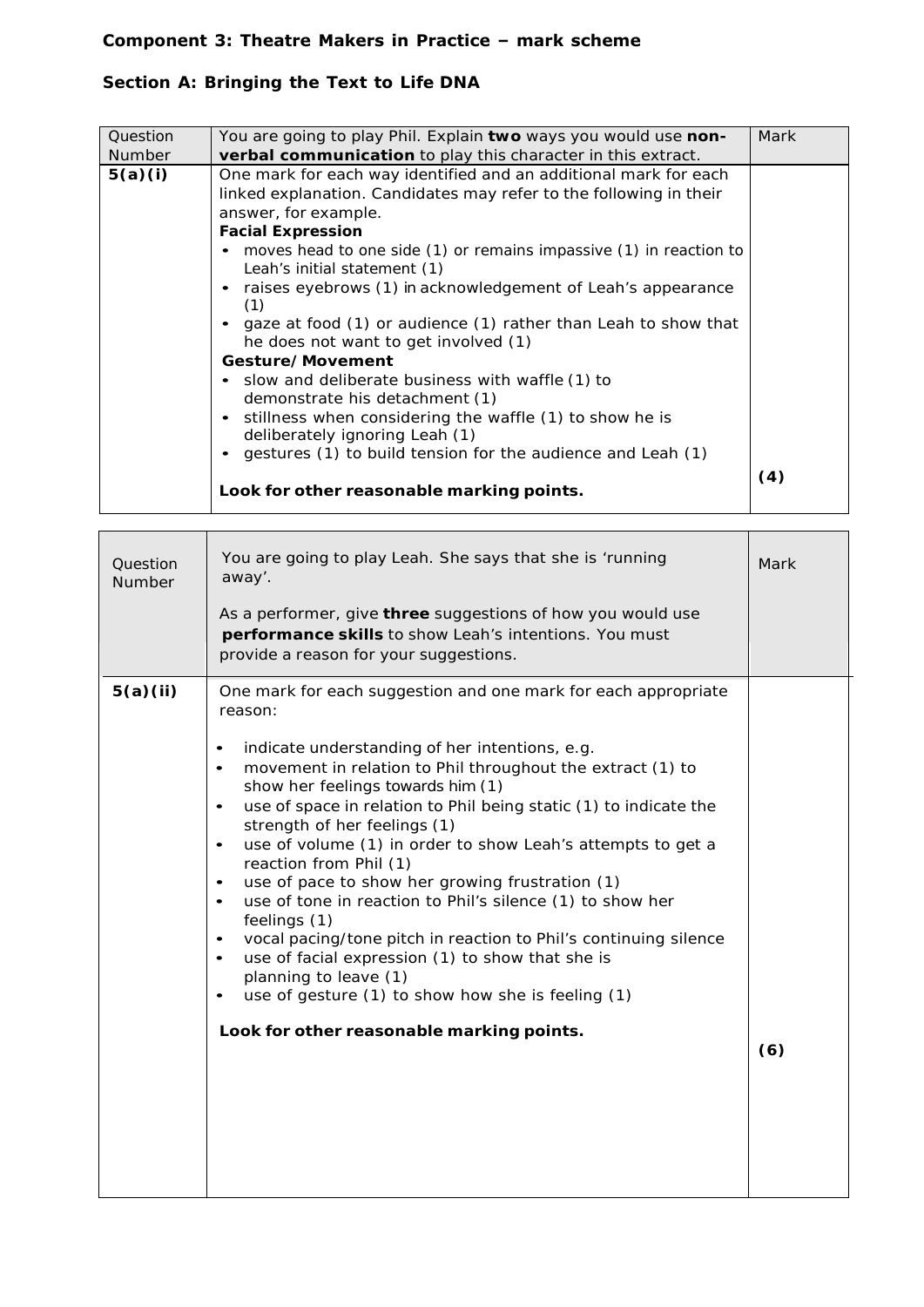| Question<br>Number | As a director, discuss how you would use one of the production<br>elements below to bring this extract to life for your audience.<br>You should refer to the context in which the text was created and<br>first performed.<br>Choose one of the following:<br>props/stage furniture<br>$\bullet$<br>lighting<br>sound.                           |
|--------------------|--------------------------------------------------------------------------------------------------------------------------------------------------------------------------------------------------------------------------------------------------------------------------------------------------------------------------------------------------|
| 5(b)(i)            | $AO3 = 9$ marks                                                                                                                                                                                                                                                                                                                                  |
|                    | Candidates may refer to the following in their answers:                                                                                                                                                                                                                                                                                          |
|                    | props/stage furniture: reference to props within the space and/or personal<br>props as appropriate to help indicate character, time period and location or<br>symbolic meaning, e.g. mobile phones, bags, Phil's food items, rostra to<br>create levels and location, consideration of managing stage furniture across<br>the scene transition.  |
|                    | Lighting: colour in lights to enhance and/or indicate<br>location/mood/atmosphere, use of projection,<br>e.g. used to generate lots of shadows to indicate menace, secrecy,<br>concealment, confusion and different perspectives, consideration of<br>using lighting to manage the scene transition.                                             |
|                    | Sound: live or recorded sound and/or music to set mood, create atmosphere,<br>punctuate the action, as a counterpoint to the time and place, to help establish<br>the time and place, e.g. sounds of the natural environment such as a park,<br>wood, or urban environment sounds, like traffic noise, sirens.                                   |
|                    | The audience should be central to the response and reference should be made<br>to the context in which the text was created and first performed, e.g. created<br>for young people to be performed by them, about peer pressure, inability to<br>connect with others, gang culture/status within gangs, belonging and personal<br>responsibility. |
|                    | Look for other reasonable marking points.                                                                                                                                                                                                                                                                                                        |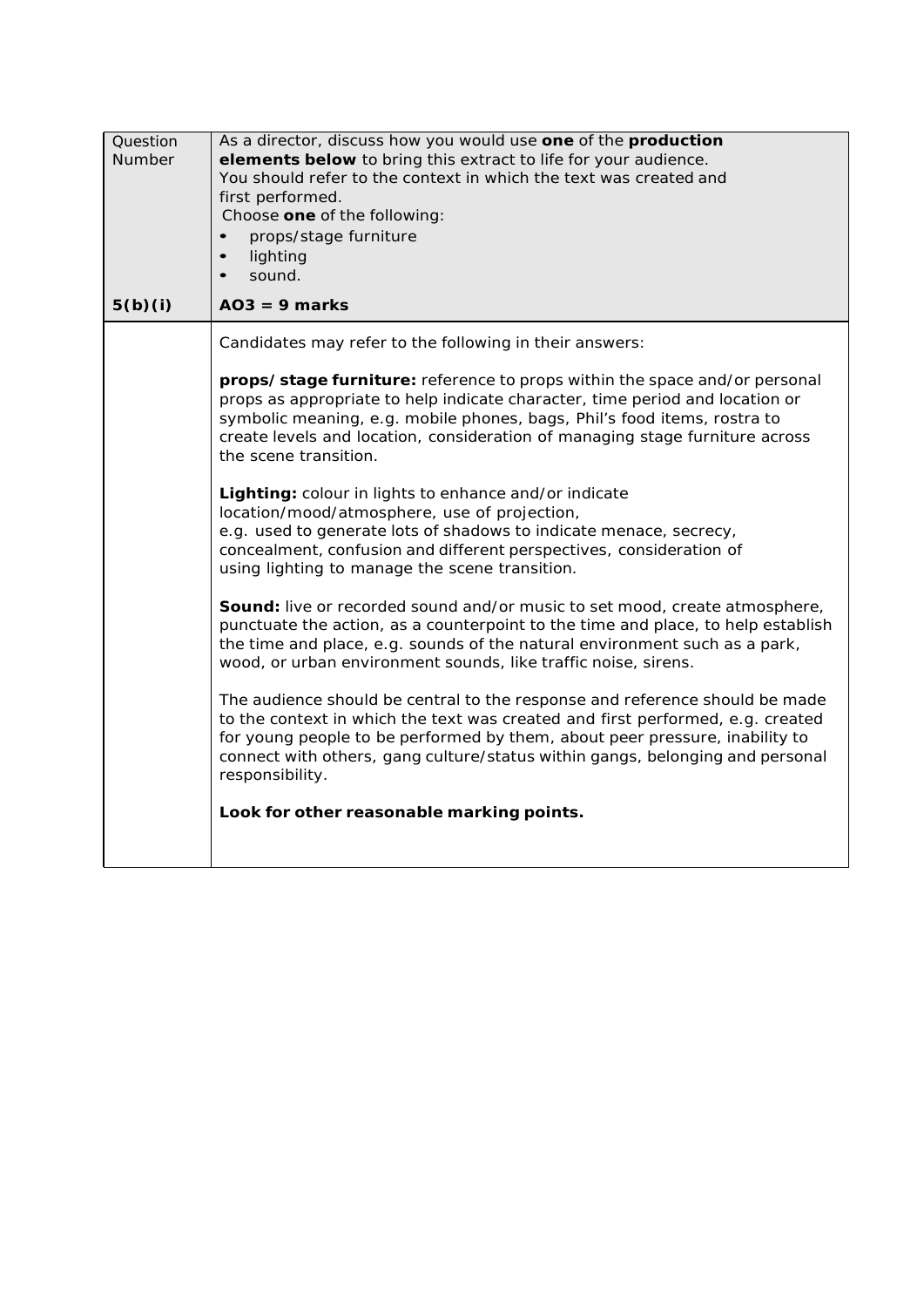#### **Marking instructions**

This question requires understanding to be demonstrated through application of relevant knowledge in the context of the question. Responses should show a balance of understanding and linked knowledge. Marks are equally distributed across knowledge and understanding.

Responses that demonstrate isolated knowledge without linked understanding can only achieve a maximum of 3 marks.

| Level              | Mark    | Descriptor (AO3)                                                                                                                                                                                                                                                                                                                                                                                                                                                                                                                                                    |
|--------------------|---------|---------------------------------------------------------------------------------------------------------------------------------------------------------------------------------------------------------------------------------------------------------------------------------------------------------------------------------------------------------------------------------------------------------------------------------------------------------------------------------------------------------------------------------------------------------------------|
|                    | O       | No rewardable material.                                                                                                                                                                                                                                                                                                                                                                                                                                                                                                                                             |
| Level 1            | $1 - 3$ | Response is limited demonstrating basic knowledge with limited<br>$\bullet$<br>understanding in relation to the chosen element.<br>Response tends to be mainly narrative and/or reported with an<br>overall lack of focus in relation to the specifics of the question.<br>Examples are used but are underdeveloped or may not relate<br>sufficiently to the extract or the chosen design element.<br>Reference to context is basic and may not always be<br>$\bullet$<br>appropriate, demonstrating limited knowledge and<br>understanding.                        |
| Level <sub>2</sub> | $4 - 6$ | Response is competent demonstrating appropriate and generally<br>$\bullet$<br>balanced knowledge and understanding in relation to the chosen<br>element.<br>Response is clearly expressed in some detail with consistent<br>focus in relation to the question.<br>Examples used are developed and clearly supported by reasons<br>that connect the response to the extract and the chosen design<br>element.<br>Reference to context is effective and appropriate, demonstrating<br>clear and generally balanced knowledge and understanding.                       |
| Level 3            | $7 - 9$ | Response is assured demonstrating comprehensive and<br>$\bullet$<br>balanced knowledge and understanding in relation to the<br>chosen element.<br>Response is coherent and detailed with a high level of focus in<br>relation to the question.<br>Examples used are well developed and supported by reasons<br>$\bullet$<br>that fully connect the response to the extract and the chosen<br>design element.<br>Reference to context is embedded and fully supports discussion,<br>$\bullet$<br>demonstrating a secure and balanced knowledge and<br>understanding. |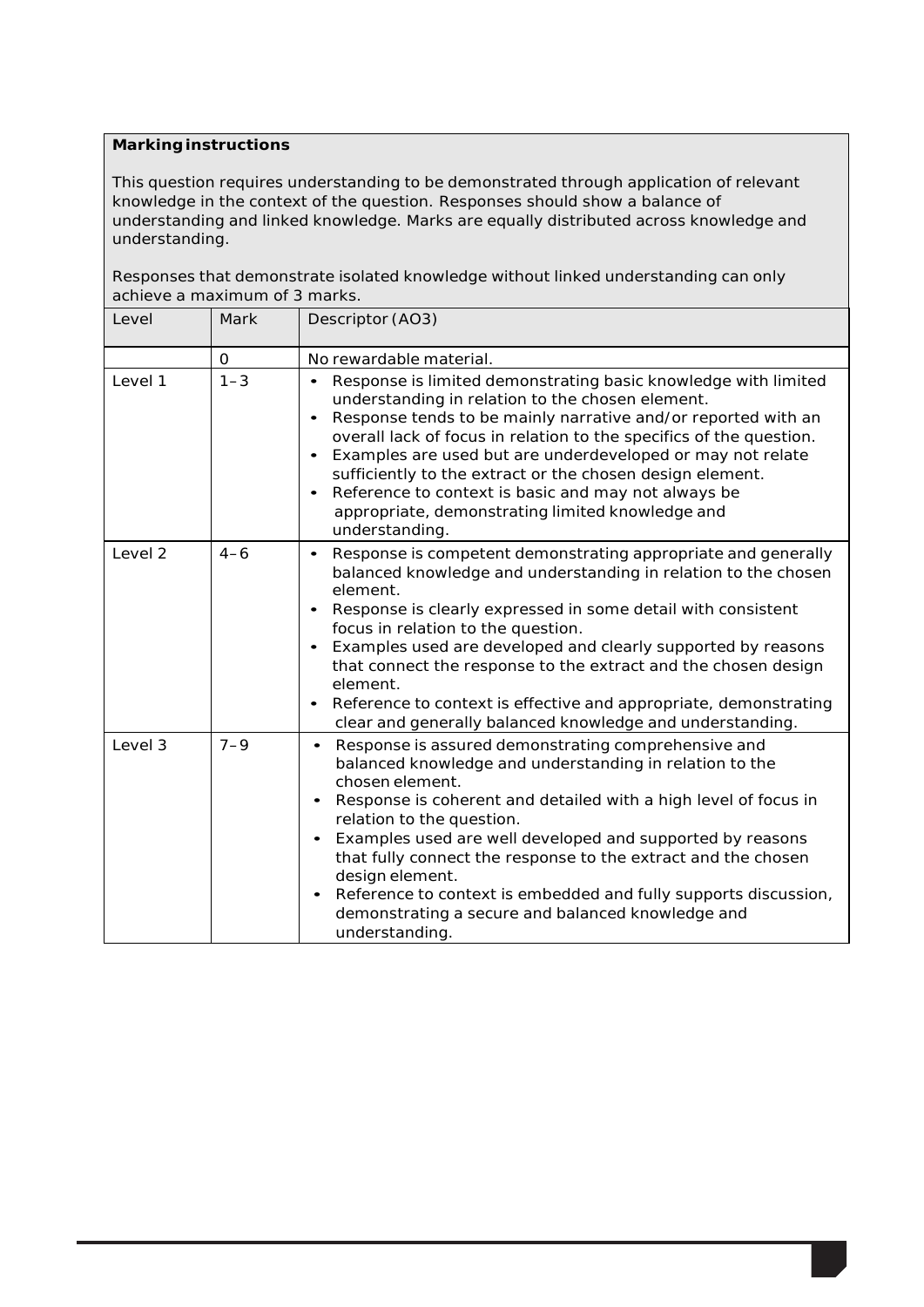| Question<br>Number | Jan repeatedly questions events.<br>As a director, discuss how the performer playing this role might demonstrate this to<br>the audience in this extract and in the complete play. You must consider:<br>voice<br>physicality<br>stage directions and stage space.                                                                                                                                                                                                                                                                                                                                                                                                                                                                                                                                                                                                                                                                                                                                                                                                                                                                                                                                                                                                                                                                                                                                                                                                                       |
|--------------------|------------------------------------------------------------------------------------------------------------------------------------------------------------------------------------------------------------------------------------------------------------------------------------------------------------------------------------------------------------------------------------------------------------------------------------------------------------------------------------------------------------------------------------------------------------------------------------------------------------------------------------------------------------------------------------------------------------------------------------------------------------------------------------------------------------------------------------------------------------------------------------------------------------------------------------------------------------------------------------------------------------------------------------------------------------------------------------------------------------------------------------------------------------------------------------------------------------------------------------------------------------------------------------------------------------------------------------------------------------------------------------------------------------------------------------------------------------------------------------------|
| 5(b)(ii)           | $AO3 = 12$ marks<br>The question is about the candidate as director making decisions about<br>characterisation. The response should demonstrate an understanding of a<br>director working with a performer in a specific role within the given extract. It<br>should also show understanding based on the complete text.<br>Candidates must consider use of voice, physicality and stage space in the<br>response and may refer to the following in their answers:<br>• voice: how specific lines may be delivered in order to demonstrate<br>Jan's questions and hesitancy through tone, pitch and pace, e.g.<br>throughout exchange with Mark. Consideration of silence other than<br>where indicated by stage directions, e.g. where Jan's lines tail off<br>with parentheses.<br>physicality: body shape, gesture and posture at specific moments during<br>the extract that indicate both his anxiety about the topic of discussion and his<br>relationship with Mark which is balanced and intimate as Mark often<br>mentally finishes Jan's lines e.g. Jan: This is Mark: Yeah.<br>stage directions and stage space: his initial lines as the first to speak, his<br>differing emotion from Mark who is more definite and closed, positioning in<br>the space in relation to Mark and whether this would change during the<br>extract and why - use of levels, e.g. moving along or across the street.<br>Stillness or movement when the stage directions indicate Beat or Pause. |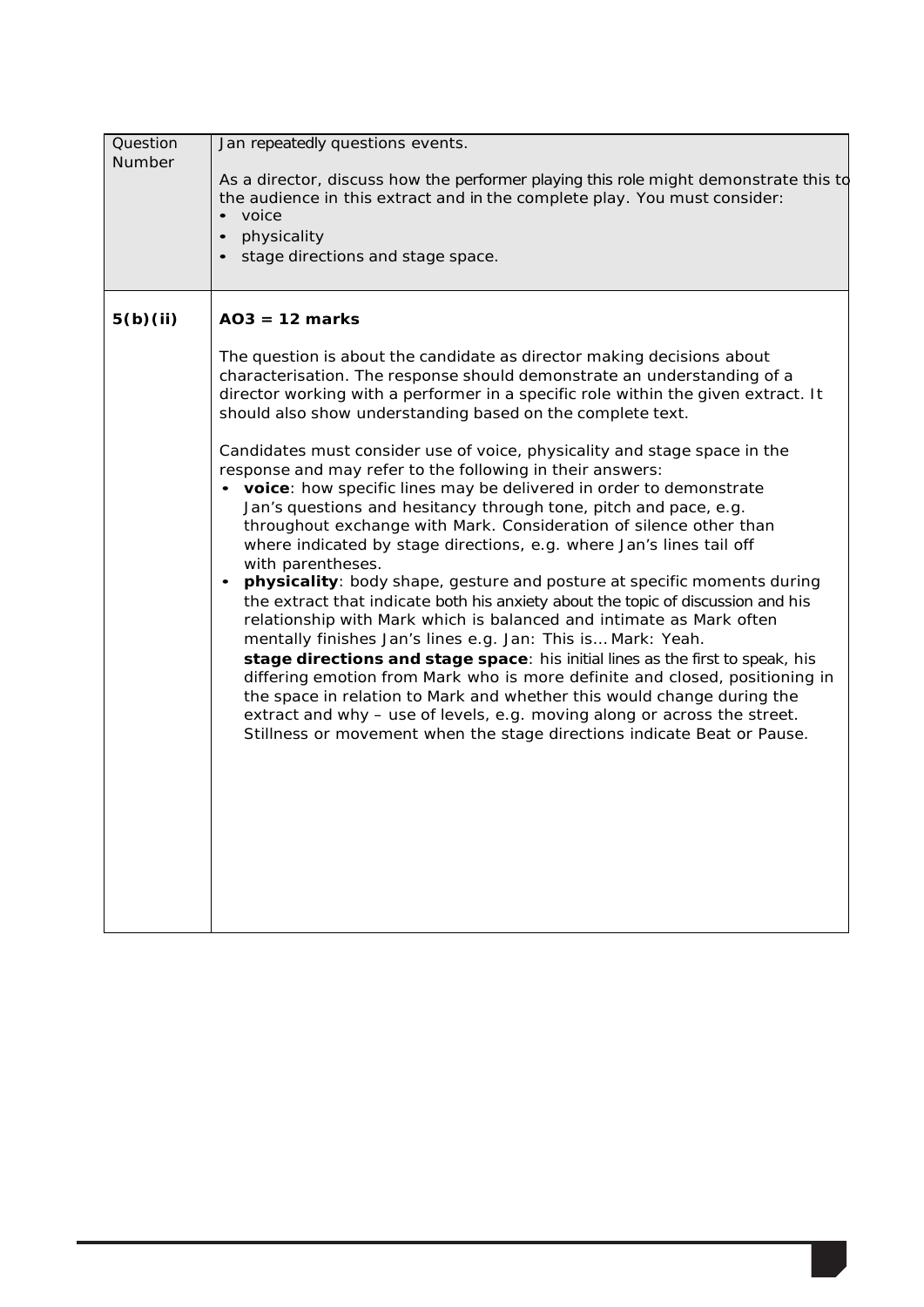#### **Marking instructions**

This question requires understanding to be demonstrated through application of relevant knowledge in the context of the question. Responses should show a balance of understanding and linked knowledge. Marks are equally distributed across knowledge and understanding.

Responses that demonstrate isolated knowledge without linked understanding can only achieve a maximum of 4 marks.

| Level   | Mark     | Descriptor (AO3)                                                                                                                                                                                                                                                                                                                                                                                                                                                                                                                                                                                                                                                                   |
|---------|----------|------------------------------------------------------------------------------------------------------------------------------------------------------------------------------------------------------------------------------------------------------------------------------------------------------------------------------------------------------------------------------------------------------------------------------------------------------------------------------------------------------------------------------------------------------------------------------------------------------------------------------------------------------------------------------------|
|         | 0        | No rewardable material.                                                                                                                                                                                                                                                                                                                                                                                                                                                                                                                                                                                                                                                            |
| Level 1 | $1 - 4$  | Demonstrates basic knowledge with limited understanding of the<br>$\bullet$<br>ways a director might explore and develop use of named<br>elements.<br>Shows basic knowledge with limited understanding of how<br>$\bullet$<br>named elements are used in performance to communicate with<br>the audience.<br>Response tends to be mainly narrative and/or reported with a<br>$\bullet$<br>lack of focus and uneven consideration of the named elements.<br>Examples may be used but do not fully support response.<br>$\bullet$<br>Limited knowledge and understanding of the extract and<br>$\bullet$<br>complete text shown.                                                     |
| Level 2 | $5 - 8$  | Demonstrates competent and generally balanced knowledge and<br>$\bullet$<br>understanding of the ways a director might explore and develop<br>use of named elements.<br>Shows clear and generally balanced knowledge and<br>$\bullet$<br>understanding of how named elements are used in performance<br>to communicate with the audience.<br>Response is clearly expressed in some detail with consistent<br>focus on the question and generally balanced consideration of<br>the named elements.<br>Examples used are developed and clearly support response.<br>Competent and generally balanced knowledge and<br>$\bullet$<br>understanding of extract and complete text shown. |
| Level 3 | $9 - 12$ | Demonstrates comprehensive and balanced knowledge and<br>$\bullet$<br>understanding of the ways a director might explore and develop<br>use of named elements.<br>Shows assured and balanced knowledge and understanding of<br>$\bullet$<br>how named elements are used in performance to communicate<br>with the audience<br>Response is detailed and highly focused on the question with<br>٠<br>comprehensive and balanced consideration of all elements.<br>Examples are well developed and fully support response.<br>Comprehensive and balanced knowledge and understanding of<br>extract and complete text shown.                                                           |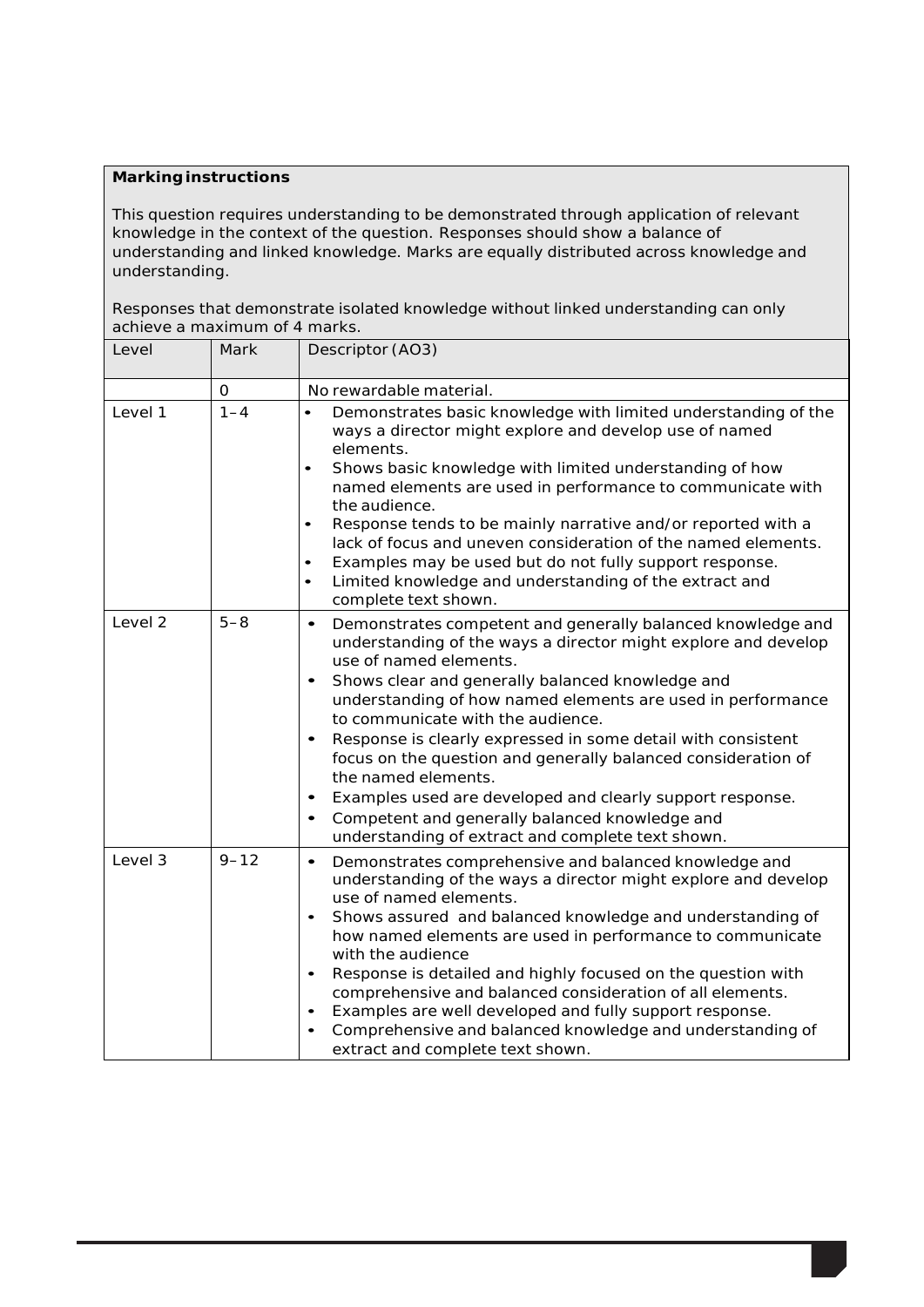| Question<br>Number<br>5(c) | There are specific choices in this extract for designers.<br>Discuss how you would use one of the design elements below<br>to enhance the production of this extract for the audience.<br>Choose one of the following:<br>set<br>$\bullet$<br>$\bullet$<br>staging<br>costume.<br>$\bullet$<br>$AO3 = 14$ marks                                                                                                                                                                                                                                                                                                                                                                                                                                                                                                                                                                                                                                                                                                                                                                                                                                                                                                                                                                                                                                                                                                                                                                                                                                                                                                                                                                                                                                                                                                                                                                                                                                                                                                                                                                                                                                                                                  |
|----------------------------|--------------------------------------------------------------------------------------------------------------------------------------------------------------------------------------------------------------------------------------------------------------------------------------------------------------------------------------------------------------------------------------------------------------------------------------------------------------------------------------------------------------------------------------------------------------------------------------------------------------------------------------------------------------------------------------------------------------------------------------------------------------------------------------------------------------------------------------------------------------------------------------------------------------------------------------------------------------------------------------------------------------------------------------------------------------------------------------------------------------------------------------------------------------------------------------------------------------------------------------------------------------------------------------------------------------------------------------------------------------------------------------------------------------------------------------------------------------------------------------------------------------------------------------------------------------------------------------------------------------------------------------------------------------------------------------------------------------------------------------------------------------------------------------------------------------------------------------------------------------------------------------------------------------------------------------------------------------------------------------------------------------------------------------------------------------------------------------------------------------------------------------------------------------------------------------------------|
|                            | The response should demonstrate how the chosen element would be used<br>to enhance the production of this extract<br>Candidates may refer to the following in their answers:<br>use of the element and demonstrate understanding of e.g. the use of<br>$\bullet$<br>specific set items such as flats and stage furniture as part of the set<br>to create specific locations or to focus attention on the setting and/or<br>a relationship or a change of time and/or location<br>reasons for the decisions made, including, e.g. the reasons for type of<br>$\bullet$<br>stage space, relationship with audience and the intention for the use<br>of particular staging effects at specific times in the extract e.g. thrust,<br>levels<br>there may be evidence of how the costume design, e.g. may enable<br>$\bullet$<br>performers to indicate status or character, will either be aiming for<br>realism or symbolism, could include the intention for the use of<br>particular colours, textures, fabrics as well as the condition of<br>garments used<br>Set: use of levels, specific examples of how the location might be established<br>for audience e.g. naturalistic to indicate time and location, e.g. a natural<br>environment that is a neutral space as none of the group belongs to it/non-<br>naturalistic that uses symbolic or abstract projection to indicate time, location<br>and/or mood<br>staging: entrances and exits, awareness of audience and creating an<br>appropriate space for performers and audience with consideration, e.g. sight<br>lines, indicate they are outside in natural setting, some indication of menace,<br>possible use of projection, consideration of the transition from A street to A<br>Field.<br>costume: to indicate time period and/or status. Symbolic/representational<br>costume with possible coordination with other chosen elements. Awareness of<br>audience and ease of use for performers, e.g. contemporary costumes to<br>define personality or location. Strong similarities between costume of Jan and<br>Mark, outdoor clothing especially for Leah who is 'running away'.<br>Look for other reasonable marking points. |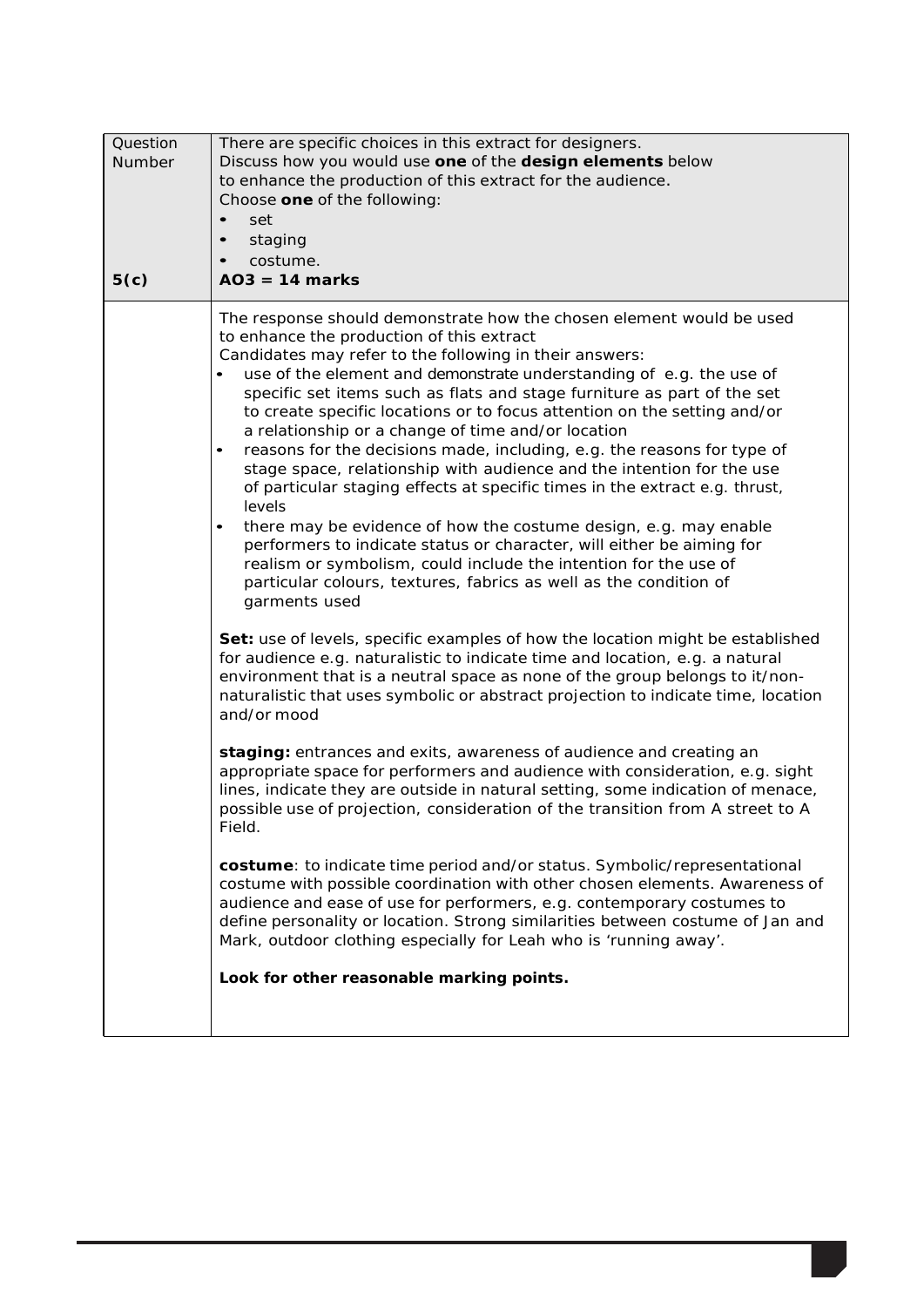#### **Marking instructions**

This question requires understanding to be demonstrated through application of relevant knowledge in the context of the question. Responses should show a balance of understanding and linked knowledge. Marks are equally distributed across knowledge and understanding.

Responses that demonstrate isolated knowledge without linked understanding can only achieve a maximum of 5 marks.

| Level   | Mark      | Descriptor (AO3)                                                                                                                                                                                                                                                                                                                                                                                                                                                                                                                                                             |
|---------|-----------|------------------------------------------------------------------------------------------------------------------------------------------------------------------------------------------------------------------------------------------------------------------------------------------------------------------------------------------------------------------------------------------------------------------------------------------------------------------------------------------------------------------------------------------------------------------------------|
|         | 0         | No rewardable material.                                                                                                                                                                                                                                                                                                                                                                                                                                                                                                                                                      |
| Level 1 | $1 - 3$   | Demonstrates limited knowledge and understanding of the ways<br>$\bullet$<br>in a designer might explore and develop the chosen element.<br>Shows limited knowledge and understanding of how the chosen<br>element is used in performance to enhance the production for<br>the audience.<br>Response tends to be mainly narrative and reported, and lacks<br>$\bullet$<br>focus. Use of examples is limited and tentatively relate to the<br>response.<br>Limited use of technical and subject-specific language which<br>$\bullet$<br>may not always be appropriate.        |
| Level 2 | $4 - 7$   | Demonstrates basic knowledge and some understanding of the<br>$\bullet$<br>ways in a designer might explore and develop the chosen<br>element.<br>Shows basic knowledge and some understanding of how the<br>chosen element is used in performance to enhance the<br>production for the audience.<br>Response shows emerging clarity with some detail and focus.<br>Examples used partially support the response.<br>Basic use of technical and subject-specific language.<br>$\bullet$                                                                                      |
| Level 3 | $8 - 11$  | Demonstrates competent and generally balanced knowledge and<br>$\bullet$<br>understanding of the ways a designer might explore and develop<br>the chosen element.<br>Shows competent and generally balanced knowledge and<br>understanding of how the chosen element is used in<br>performance to enhance the production for the audience.<br>Response is clearly expressed and detailed, with generally<br>$\bullet$<br>consistent focus. Examples are used effectively to support<br>discussion.<br>Competent use of technical and subject-specific language.<br>$\bullet$ |
| Level 4 | $12 - 14$ | Demonstrates assured and balanced knowledge and<br>$\bullet$<br>understanding of the ways a designer might explore and develop<br>the chosen element.<br>Shows confident and balanced knowledge and understanding of<br>how the chosen element is used in performance to enhance the<br>production for the audience.<br>Response is assured with comprehensive detail and sustained<br>focus throughout. Examples are well developed and fully support<br>response.<br>Confident use of technical and subject-specific language.                                             |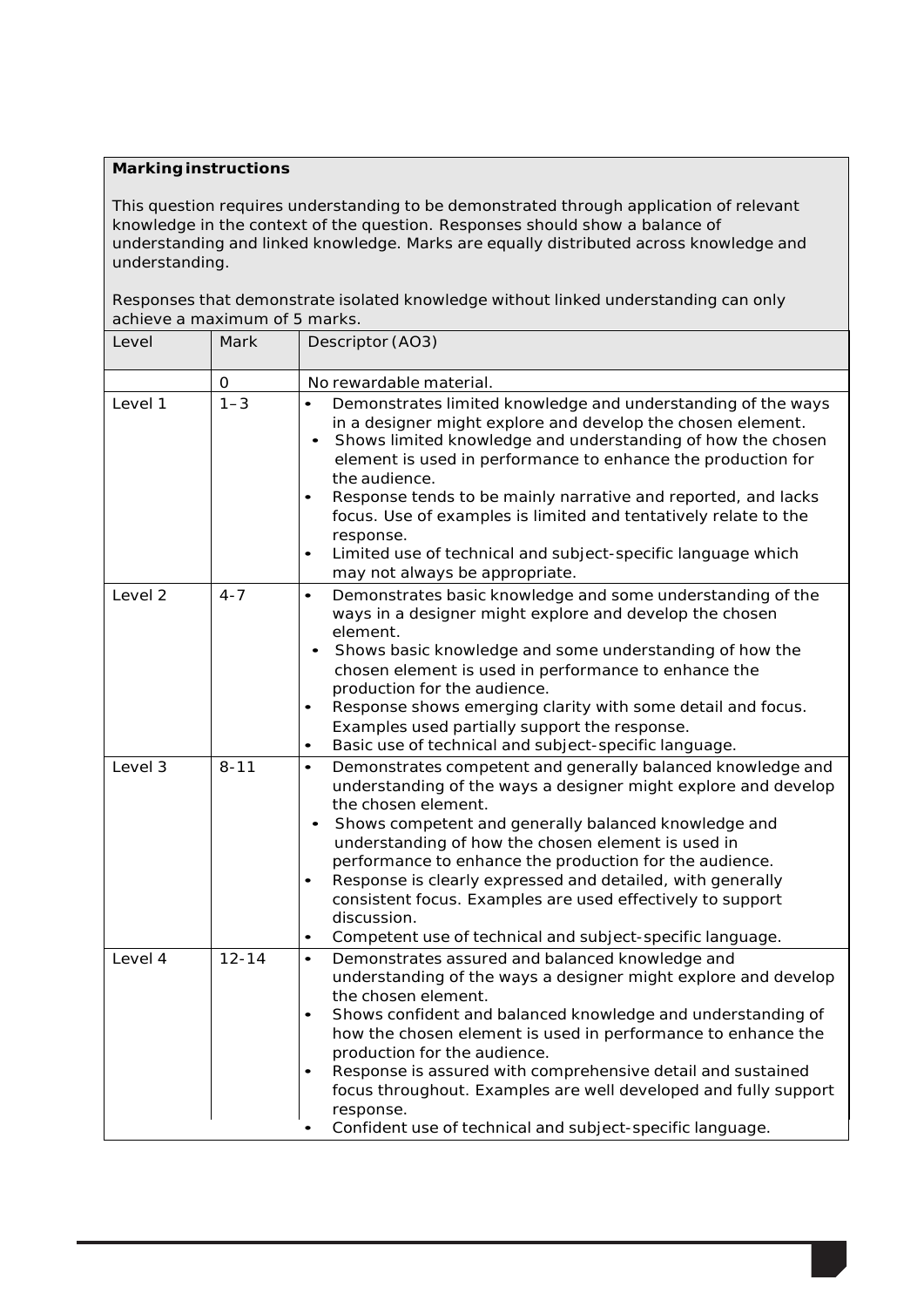The below commentary relates to example work produced by teachers and students of the new specification 1DR0.03 to support the new GCSE Drama specification. While students have been following the planned programme of teaching for Component 3, the work produced is from trial examinations. Students completing these responses had not yet finished the Component 3 course. The paper completed by these students is the **Specimen Paper 1DR0.03** published July 2017.

Students and teachers are to be thanked for their time and generosity in completing these responses.

#### **Candidate J**

#### **Question 5a: There are specific choices in this extract for performers.**

*This question requires candidates to focus on using performance skills to play specific characters from the extract. There are two parts to the question:*

- **i) Total marks available = 4**
- **ii) Total marks available = 6**

|              | <b>Question   Comments</b>                             | Mark |
|--------------|--------------------------------------------------------|------|
| $5$ (a) (i)  | Two suggestions offered for the use of non-verbal      | 4    |
|              | communication (lack of eye contact, use of food) with  |      |
|              | brief but connected reasons provided for each.         |      |
| $5$ (a) (ii) | More than three specific uses of performance skill are | 6    |
|              | suggested, including posture, pitch/ tone and pace.    |      |
|              | Reasons are well-justified.                            |      |

#### **Question 5b: There are specific choices in this extract for a director.**

*This question requires the candidate to consider the extract from the point of view of the director and is a broader question in scope than 5a. There are two parts to the question:*

- **i) 3 levels/ total of 9 marks**
- **ii) 3 levels/ total of 12 marks**

| Question      | <b>Comments</b>                                             | <b>Mark</b> |
|---------------|-------------------------------------------------------------|-------------|
| 5 $(b)$ $(i)$ | A basic response which offers two very simple ideas         | 3           |
|               | (suitcase, food) but presents no detail of these, although  |             |
|               | the text does offer detail which could have been            |             |
|               | developed. There is some simple justification of ideas.     |             |
|               | The response drifts away from this question into repetition |             |
|               | of ideas from 5ai.                                          |             |
| $5$ (b) (ii)  | The response is written from the director's perspective,    | 4           |
|               | and does largely connect to the statement. The examples     |             |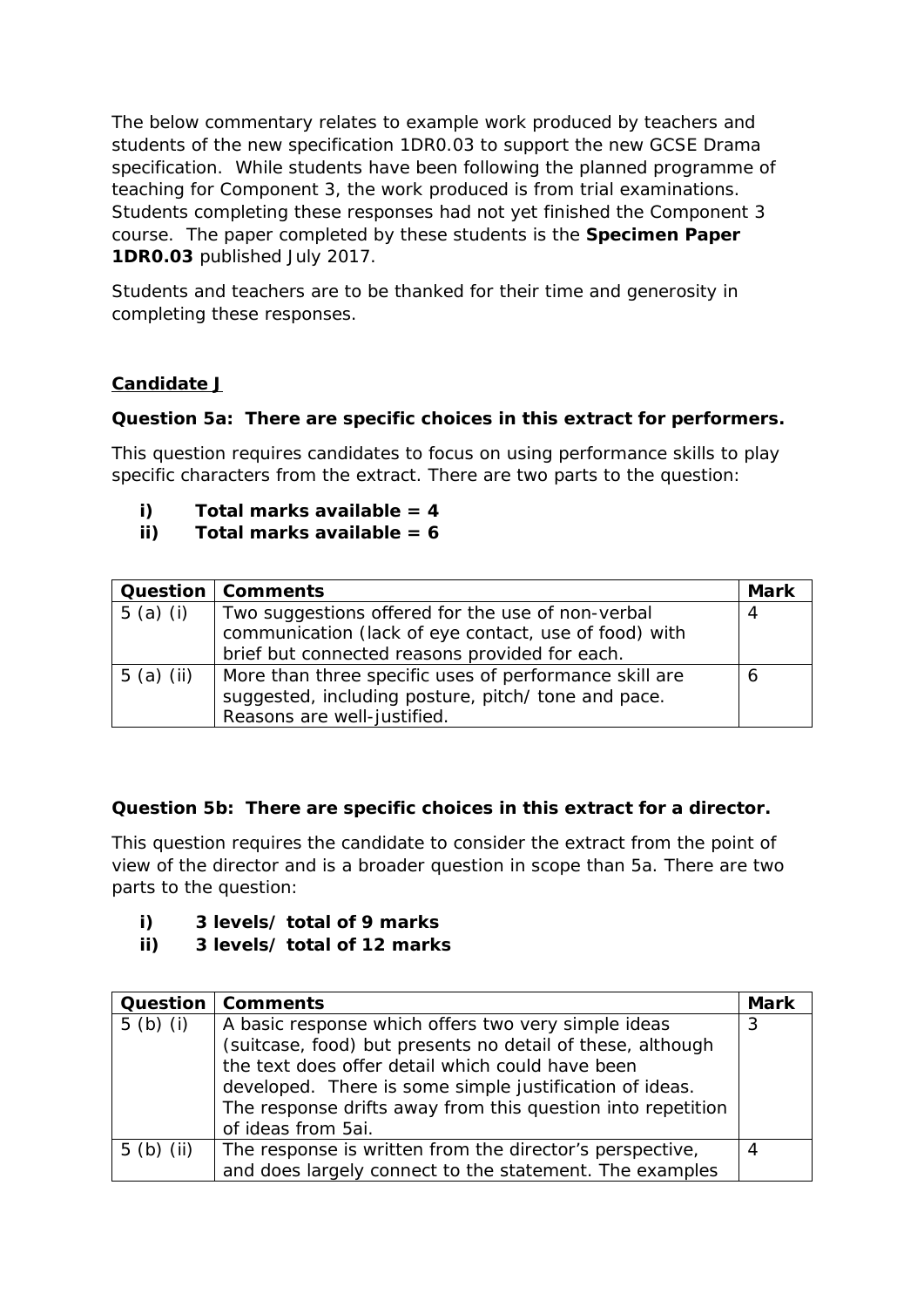| presented are all vocal and there is a sense that the       |  |
|-------------------------------------------------------------|--|
| candidate has chosen one skill area rather than             |  |
| responding to all three. Two of the three key areas of the  |  |
| question have not been addressed so the work must           |  |
| remain in level 1. There is also no link to the whole play- |  |
| text.                                                       |  |

#### **Question 5c**: **There are specific choices in this extract for designers.**

*The question requires that candidates consider the extract from the point of view of a specific designer. This question will represent a challenge for many candidates due to the need to keep focused for this last question in Section A while leaving time for Section B. There is one part to this question***.**

#### **4 levels/ 14 marks**

|                  | <b>Question   Comments</b>                                 | <b>Mark</b> |
|------------------|------------------------------------------------------------|-------------|
| 5 <sub>(c)</sub> | This response drifts away from the extract and lacks a     | 5           |
|                  | sense of overall staging choices for the designer e.g.     |             |
|                  | staging style, entrances, exits, levels. The focus is on   |             |
|                  | proxemics/ positioning. There is some grasp of how the     |             |
|                  | stage would be used and some technical understanding       |             |
|                  | but this is as a director not a designer, showing isolated |             |
|                  | without linked understanding.                              |             |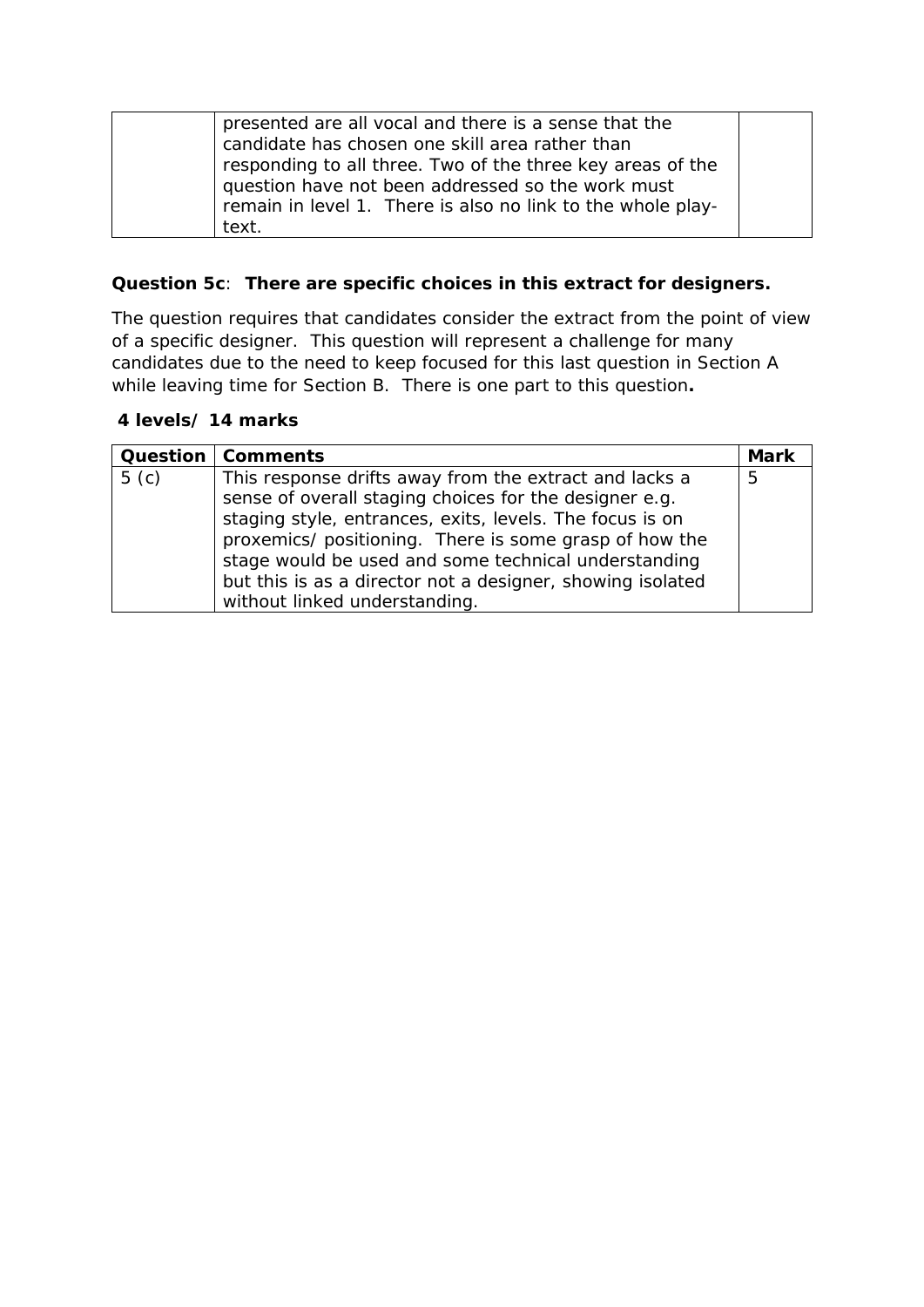#### **Candidate K**

#### **Question 5a: There are specific choices in this extract for performers.**

*This question requires candidates to focus on using performance skills to play specific characters from the extract. There are two parts to the question:*

- **i) Total marks available = 4**
- **ii) Total marks available = 6**

| Question     | <b>Comments</b>                                                                                                                                                                                                                              | <b>Mark</b> |
|--------------|----------------------------------------------------------------------------------------------------------------------------------------------------------------------------------------------------------------------------------------------|-------------|
| $5$ (a) (i)  | Two very clear suggestions for the use of non-verbal<br>communication (slouched back and neutral facial<br>expression) and linked reasons, which show<br>understanding, although in fact more justification than<br>needed is offered.       | 4           |
| 5 $(a)$ (ii) | A clear and full response which offering three detailed<br>suggestions and reasons, all clearly linked to the<br>statement that Leah says she is running away. Again more<br>detail is offered than needed to gain the 6 marks<br>available. | 6           |

#### **Question 5b: There are specific choices in this extract for a director.**

*This question requires the candidate to consider the extract from the point of view of the director and is a broader question in scope than 6a. There are two parts to the question:*

- **i) 3 levels/ total of 9 marks**
- **ii) 3 levels/ total of 12 marks**

| Question      | <b>Comments</b>                                                                                                                                                                                                                                                                                                                                                                 | <b>Mark</b> |
|---------------|---------------------------------------------------------------------------------------------------------------------------------------------------------------------------------------------------------------------------------------------------------------------------------------------------------------------------------------------------------------------------------|-------------|
| 5 $(b)$ $(i)$ | Prop and stage furniture ideas are identified but no detail<br>is offered e.g. of the food. The mobile phone comment<br>does link to context but is not otherwise linked to a<br>specific positive idea. There is some detail of chair<br>positioning but not the appearance of the chairs or any<br>consideration of the scene transition in terms of stage<br>furniture.      | 6           |
| $5$ (b) (ii)  | The response is written clearly from the director's<br>perspective, and offers ideas for directing in Jan terms of<br>all three bullet points. Ideas are reasonably balanced and<br>detailed and link to the specifics of the extract but not the<br>whole play-text. There is a very secure grasp of the<br>extract and of using the elements of performance as a<br>director. | 8           |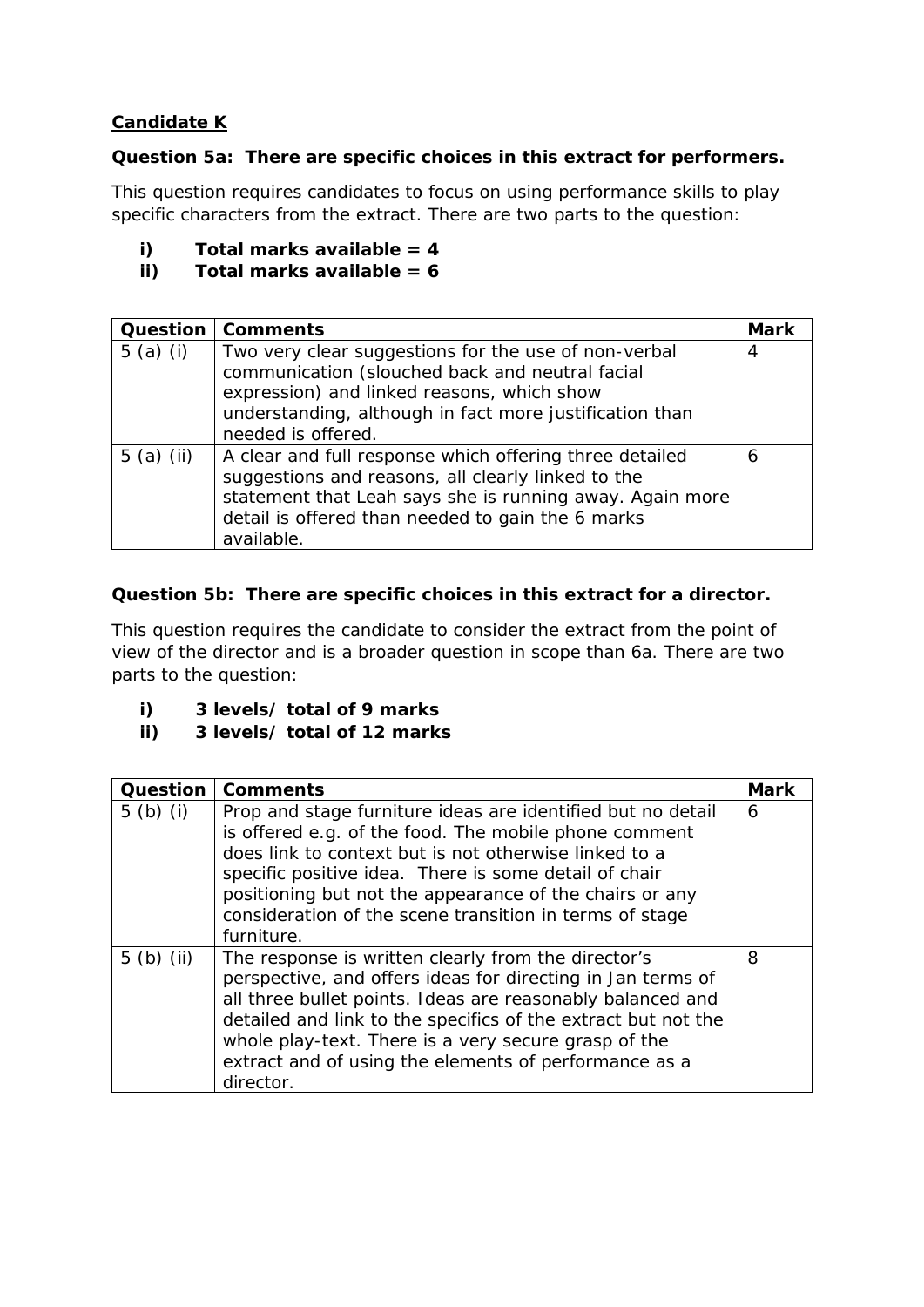#### **Question 5c**: **There are specific choices in this extract for designers.**

*The question requires that candidates consider the extract from the point of view of a specific designer. This question will represent a challenge for many candidates due to the need to keep focused for this last question in Section A while leaving time for Section B. There is one part to this question***.**

#### **4 levels/ 14 marks**

|                  | <b>Question   Comments</b>                                                                                                                                                                                                                                                                                                                                          | <b>Mark</b> |
|------------------|---------------------------------------------------------------------------------------------------------------------------------------------------------------------------------------------------------------------------------------------------------------------------------------------------------------------------------------------------------------------|-------------|
| 5 <sub>(c)</sub> | Some clear ideas for costume with a range of costume<br>items presented for all the characters on stage within the<br>extract. A single piece of information about each item is<br>offered but there is a lack of design detail e.g. colour, and<br>fabric and style. However, the chosen items are well<br>justified. Overall this is a broadly competent response | 9           |
|                  | which lacks consistent depth/ detail.                                                                                                                                                                                                                                                                                                                               |             |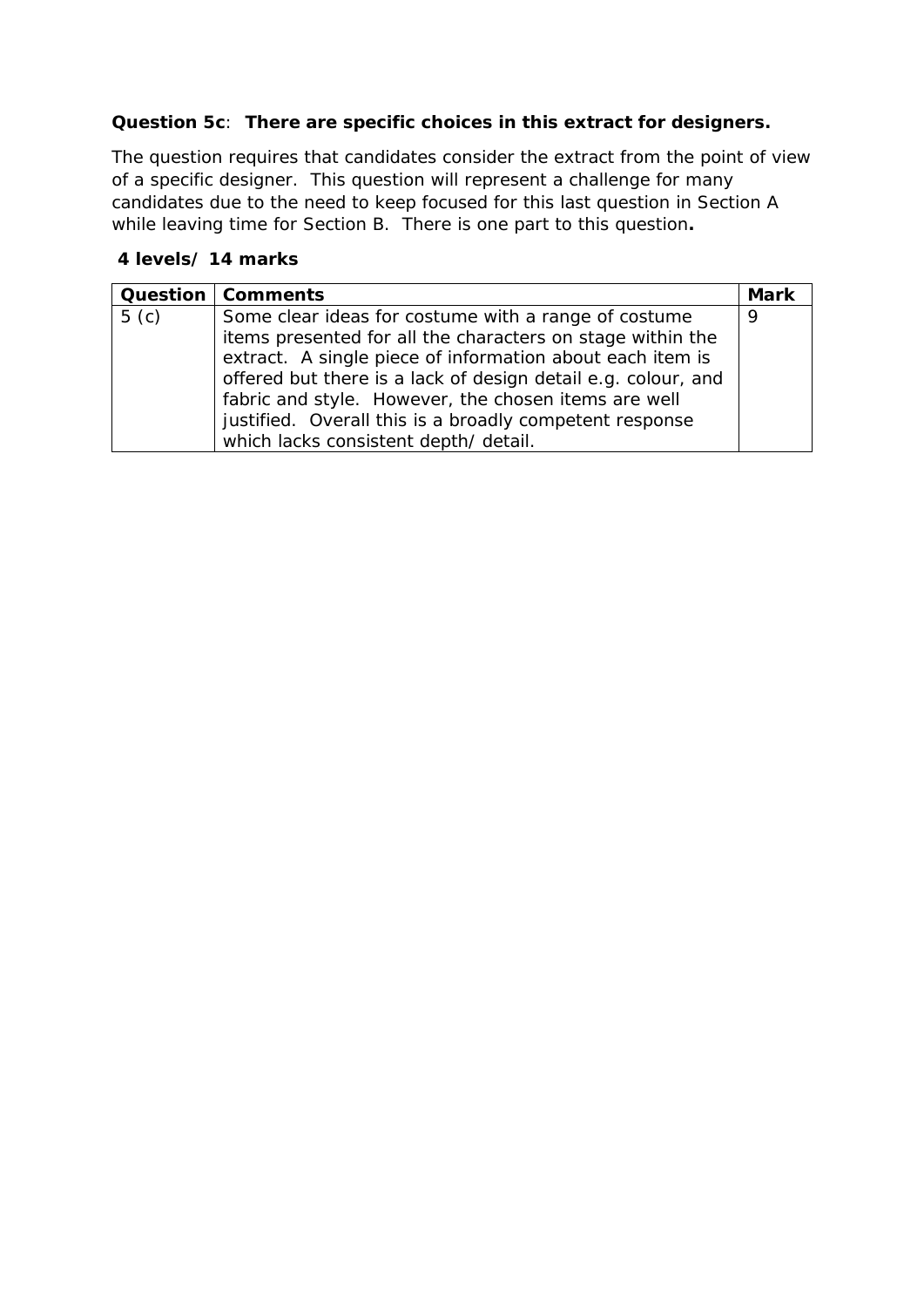#### **Candidate L**

#### **Question 5a: There are specific choices in this extract for performers.**

*This question requires candidates to focus on using performance skills to play specific characters from the extract. There are two parts to the question:*

- **i) Total marks available = 4**
- **ii) Total marks available = 6**

|              | <b>Question   Comments</b>                                                                                                                                                                                              | <b>Mark</b> |
|--------------|-------------------------------------------------------------------------------------------------------------------------------------------------------------------------------------------------------------------------|-------------|
| $5$ (a) (i)  | Two skills are suggested and defined. Examples are not                                                                                                                                                                  | -2          |
|              | specific or justified.                                                                                                                                                                                                  |             |
| $5$ (a) (ii) | Three specific uses of performance skill are suggested,<br>including tone, movement, and vocal pace. Two of the<br>reasons are clearly justified with reference to the<br>statement that Leah says she is running away. | 5           |

#### **Question 5b: There are specific choices in this extract for a director.**

*This question requires the candidate to consider the extract from the point of view of the director and is a broader question in scope than 5a. There are two parts to the question:*

- **i) 3 levels/ total of 9 marks**
- **ii) 3 levels/ total of 12 marks**

|              | <b>Question   Comments</b>                                 | <b>Mark</b> |
|--------------|------------------------------------------------------------|-------------|
| $5$ (b) (i)  | Basic ideas are presented but not explored or explained in | 3           |
|              | terms of how these would be achieved, e.g. the red/        |             |
|              | orange/ white light. Justification shows knowledge of      |             |
|              | colour and the extract but not of the use of lighting as   |             |
|              | production element.                                        |             |
| $5$ (b) (ii) | This answer begins with consideration of Jan's character   | 7           |
|              | which is then connected to the whole play in the second    |             |
|              | paragraph. Voice and physicality are considered across     |             |
|              | the two paragraphs but without clear consideration of      |             |
|              | stage directions/ space. Ideas are explored competently    |             |
|              | but not developed.                                         |             |

#### **Question 5c**: **There are specific choices in this extract for designers.**

*The question requires that candidates consider the extract from the point of view of a specific designer. This question will represent a challenge for many candidates due to the need to keep focused for this last question in Section A while leaving time for Section B. There is one part to this question***.**